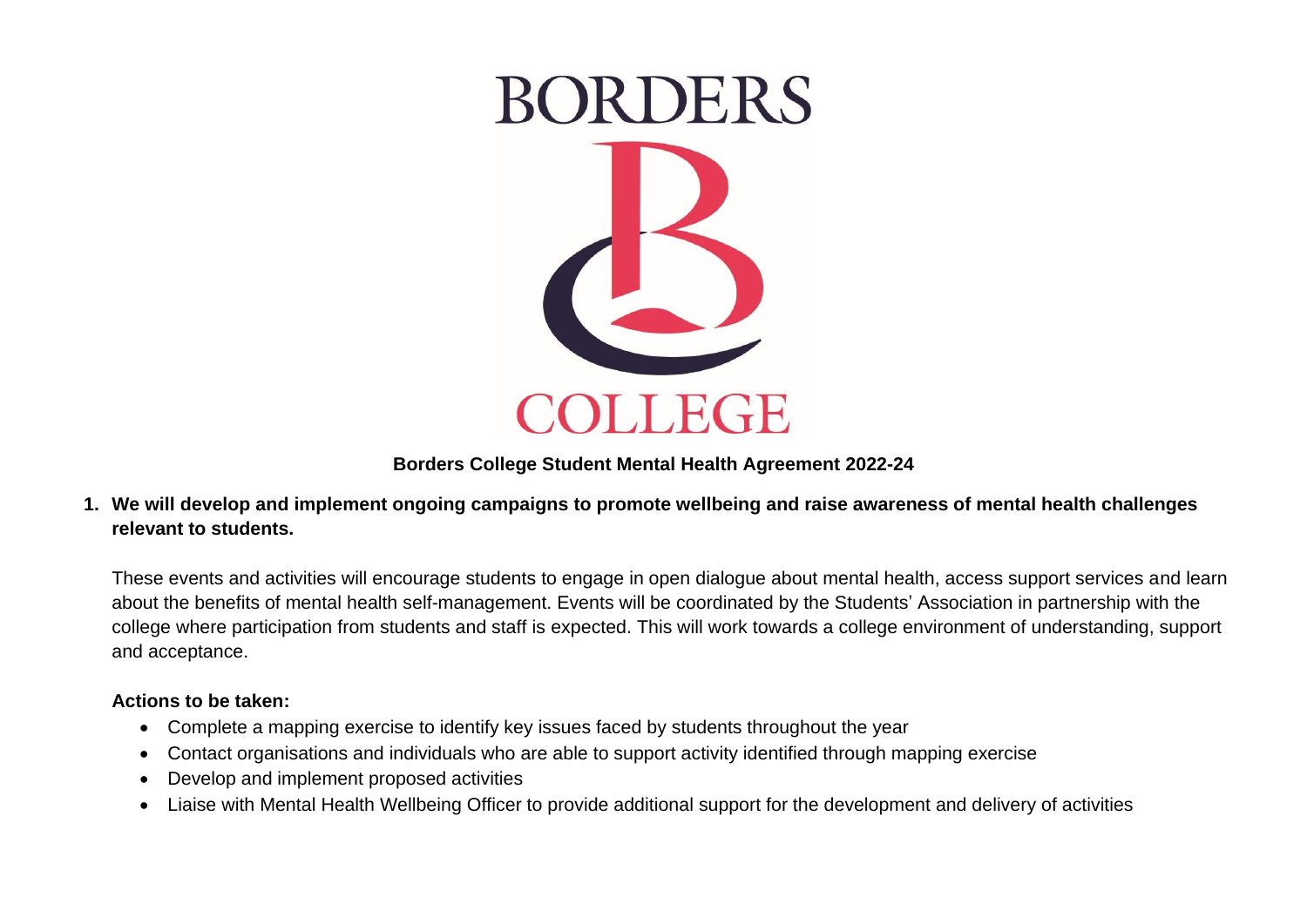# **2. Provide training opportunities to enhance the capacity of staff and student representatives to identify and support students who are experiencing mental ill-health.**

Training will aid the development of a consistent approach to providing mental health support, ensuring that all students have positive experiences when making disclosures to staff.

### **Actions to be taken:**

- Online mental health modules to be made available to all staff within the suite of Engage induction modules
- Make Scottish Mental Health First Aid Training available to all staff.
- Organise Scottish Mental Health First Aid Training for Wellbeing Class Representatives.
- Develop policy to provide guidance for staff supporting transgender and gender diverse students

•